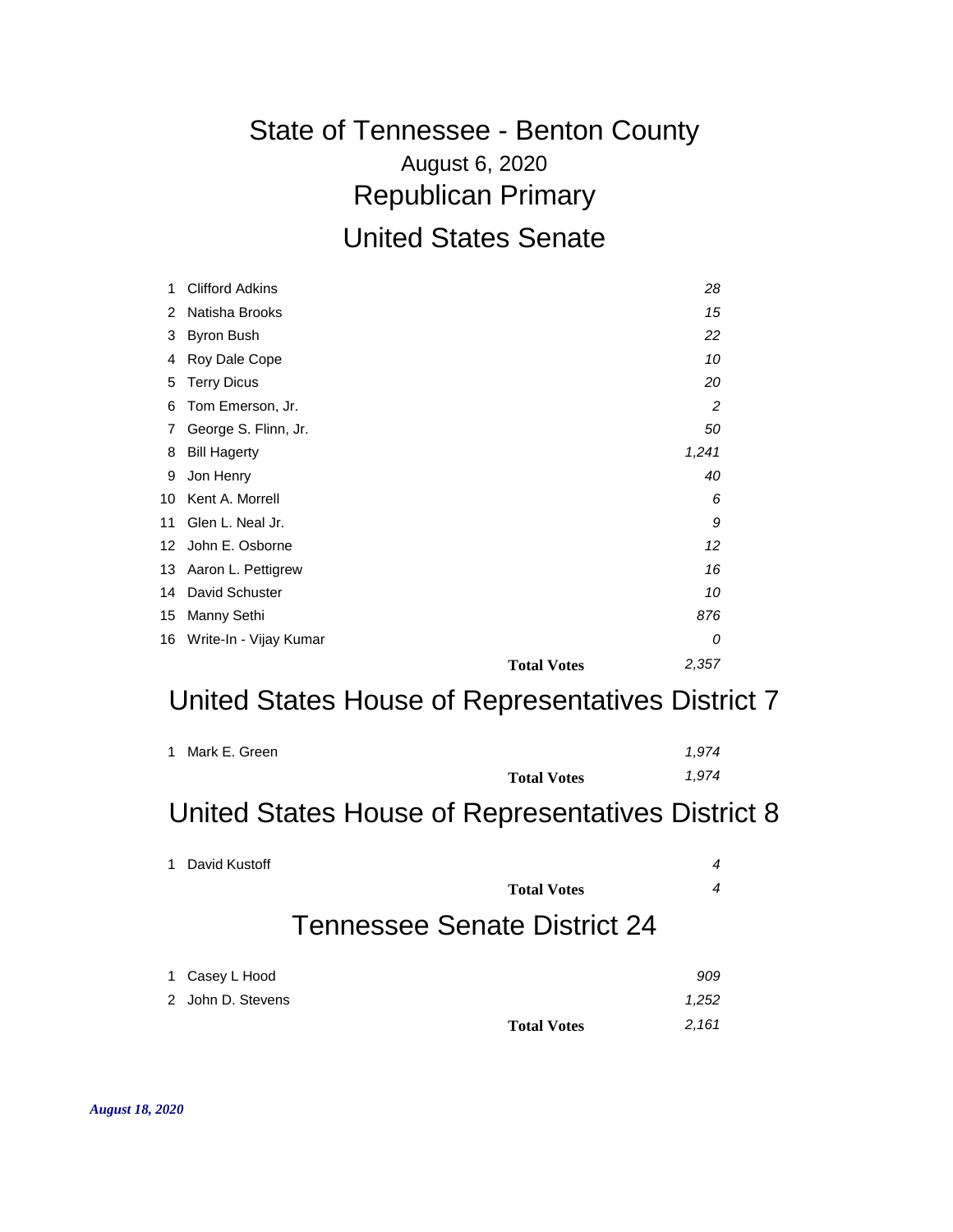# August 6, 2020 State of Tennessee - Benton County Republican Primary

### Tennessee House of Representatives District 75

1 Bruce I. Griffey *2,006*

**Total Votes** *2,006*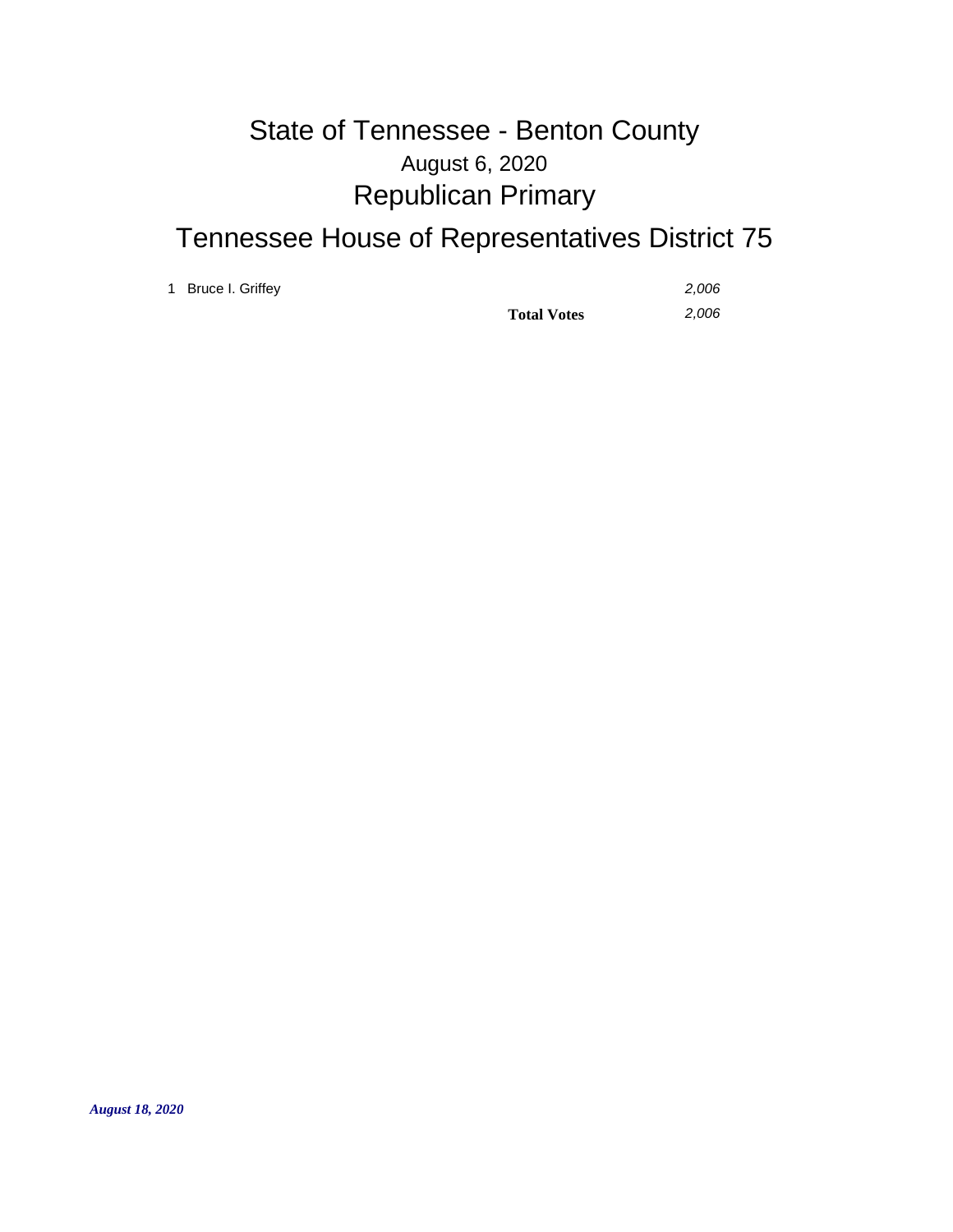# August 6, 2020 State of Tennessee - Benton County Democratic Primary United States Senate

| 1 Marquita Bradshaw | 129                       |  |
|---------------------|---------------------------|--|
| 2 Gary G Davis      | 104                       |  |
| 3 Robin Kimbrough   | 119                       |  |
| 4 James Mackler     | 132                       |  |
| 5 Mark Pickrell     | 51                        |  |
|                     | 535<br><b>Total Votes</b> |  |

#### United States House of Representatives District 7

| 1 Kiran Sreepada |                    | 456 |
|------------------|--------------------|-----|
|                  | <b>Total Votes</b> | 456 |

#### United States House of Representatives District 8

| 1 Erika Stotts Pearson |   |
|------------------------|---|
| 2 Lawrence A Pivnick   |   |
| 3 Hollis W. Skinner    |   |
| 4 Savannah Williamson  | っ |
| <b>Total Votes</b>     |   |

#### Tennessee Senate District 24

| 1 No Candidate Qualified |                    |  |
|--------------------------|--------------------|--|
|                          | <b>Total Votes</b> |  |

### Tennessee House of Representatives District 75

| 1 No Candidate Qualified |                    |  |
|--------------------------|--------------------|--|
|                          | <b>Total Votes</b> |  |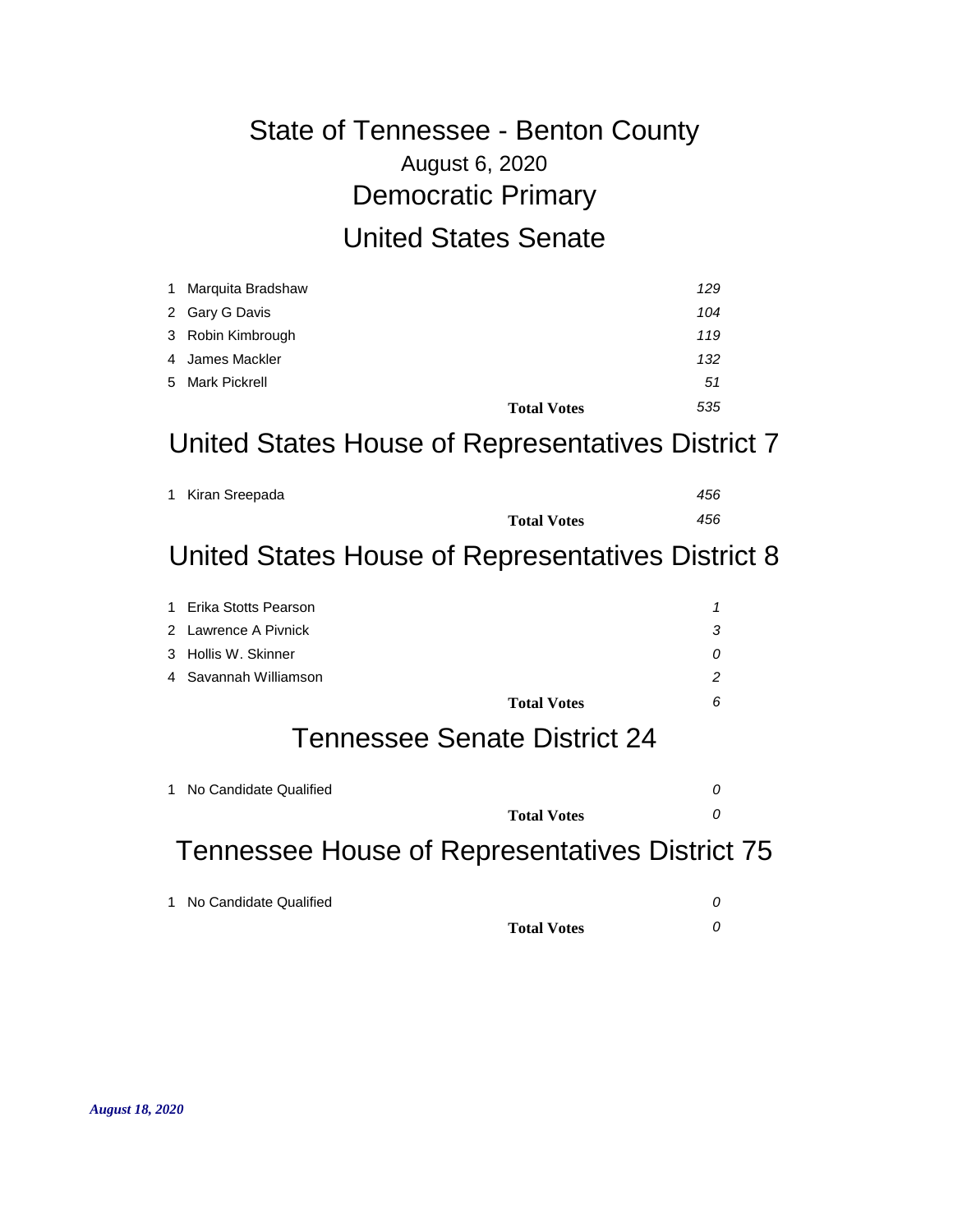# August 6, 2020 State of Tennessee - Benton County State General

# Chancellor District 24 (unexpired term)

| 2 Benjamin S. Harmon - Independent | <b>Total Votes</b> | 1.193<br>3.025 |
|------------------------------------|--------------------|----------------|
| 1 Vicki Hodge Hoover - Republican  |                    | 1.832          |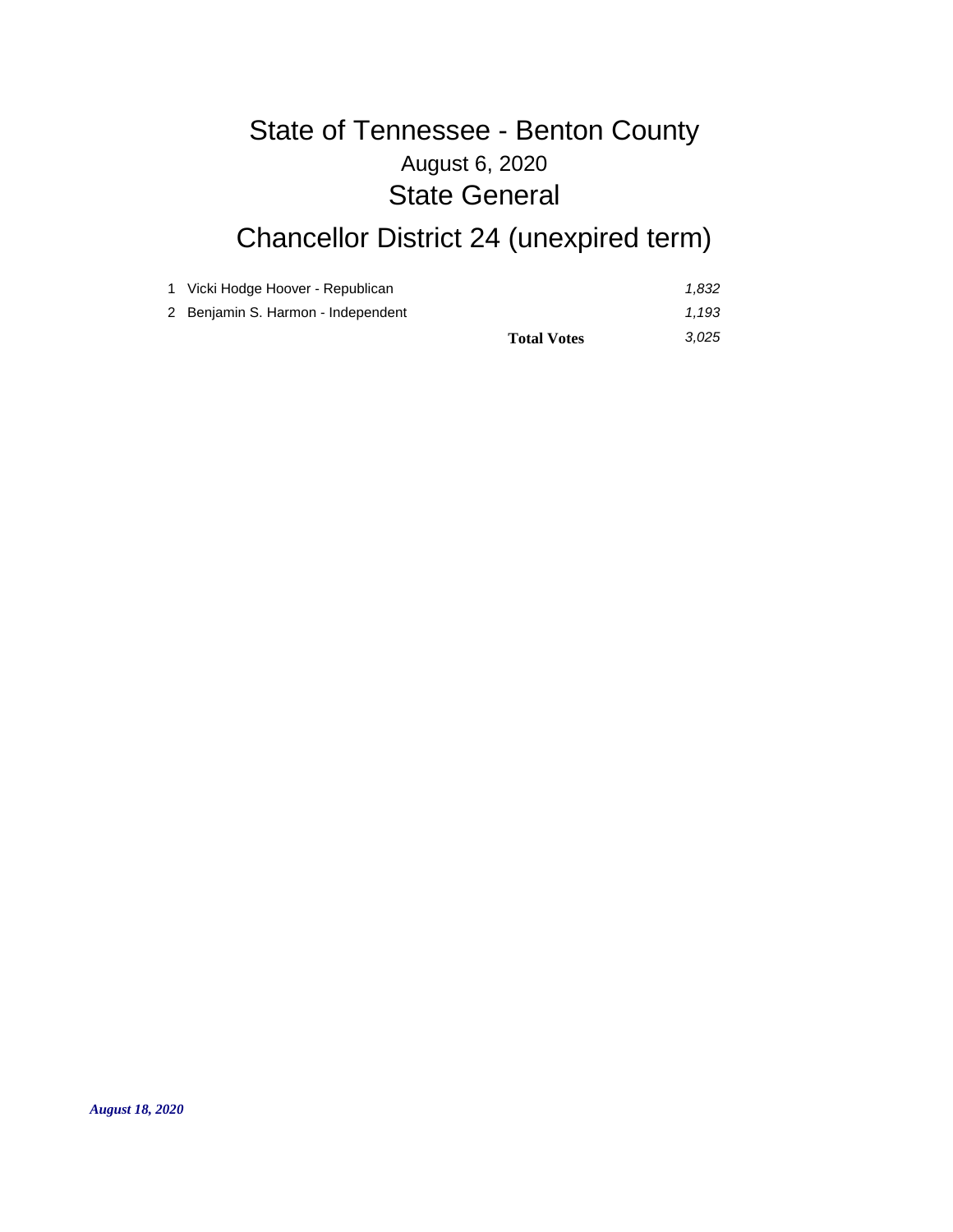### August 6, 2020 State of Tennessee - Benton County County General

County Commission District 4 (unexpired term)

| 1 | Dwayne Fowler - Independent                   | 408                         |  |
|---|-----------------------------------------------|-----------------------------|--|
|   | 2 Doug Vickers - Independent                  | 158                         |  |
|   |                                               | 566<br><b>Total Votes</b>   |  |
|   | County Commission District 5 (unexpired term) |                             |  |
| 1 | Janet Higdon - Independent                    | 158                         |  |
|   | 2 Michael Nunnery - Independent               | 371                         |  |
|   |                                               | 529<br><b>Total Votes</b>   |  |
|   | <b>Assessor of Property</b>                   |                             |  |
|   | 1 Lynne Cagle - Democratic                    | 1,135                       |  |
|   | 2 Ryan Hall - Independent                     | 1,981                       |  |
|   |                                               | 3,116<br><b>Total Votes</b> |  |
|   | <b>School Board District 1</b>                |                             |  |
| 1 | Betty Jo Douglas                              | 401                         |  |
|   |                                               | 401<br><b>Total Votes</b>   |  |
|   | <b>School Board District 2</b>                |                             |  |
| 1 | Robert Livingston                             | 477                         |  |
|   |                                               | 477<br><b>Total Votes</b>   |  |
|   | <b>School Board District 3</b>                |                             |  |
| 1 | Tim Hyatt                                     | 404                         |  |
|   |                                               | 404<br><b>Total Votes</b>   |  |
|   | <b>School Board District 4</b>                |                             |  |
| 1 | <b>Judy Arnold</b>                            | 475                         |  |
|   |                                               | <b>Total Votes</b><br>475   |  |
|   |                                               |                             |  |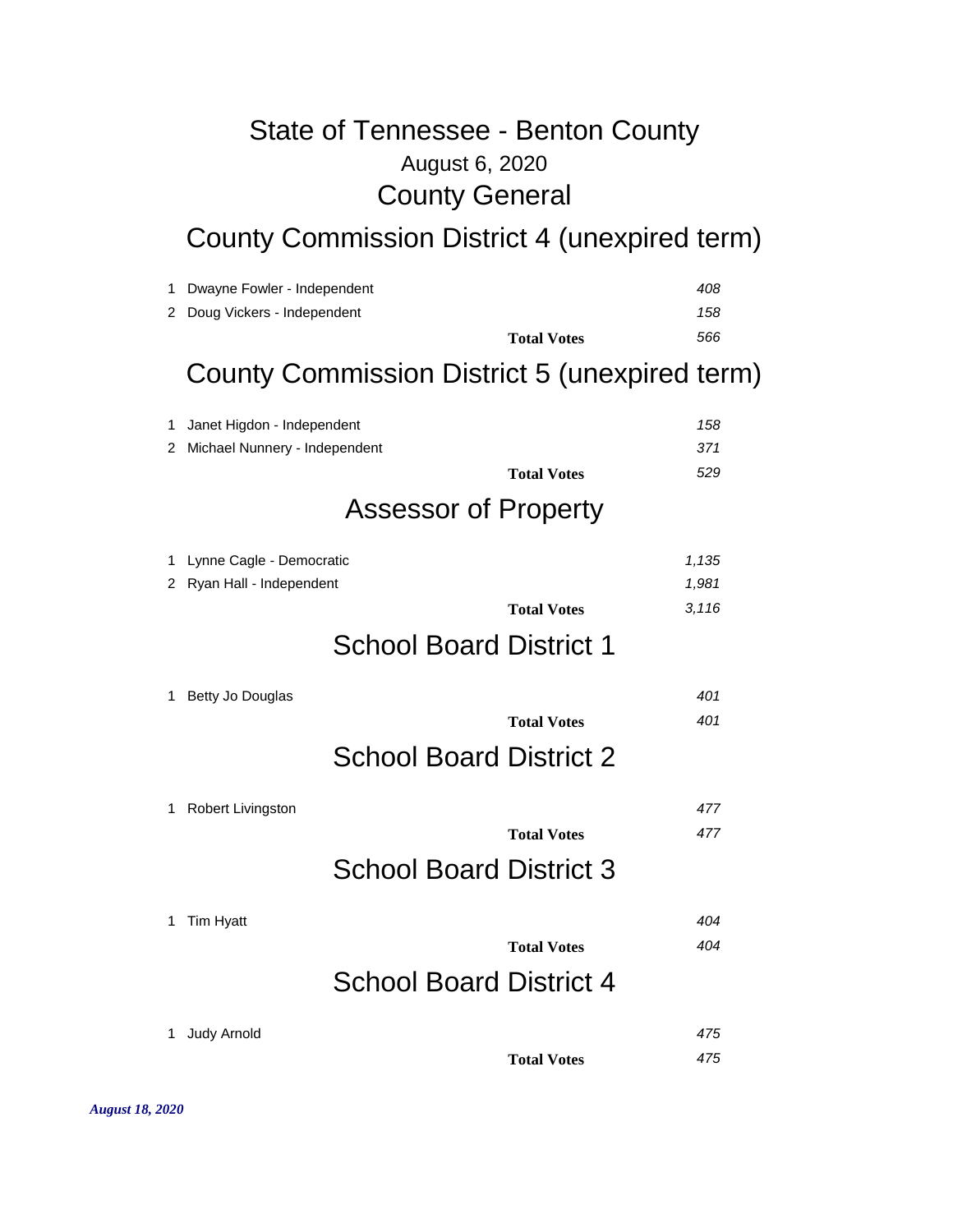### August 6, 2020 State of Tennessee - Benton County County General School Board District 5

| 1 | Joey Cooper |                                | 471 |
|---|-------------|--------------------------------|-----|
|   |             | <b>Total Votes</b>             | 471 |
|   |             | <b>School Board District 6</b> |     |
|   | Keith Peach |                                | 402 |
|   |             | <b>Total Votes</b>             | 402 |